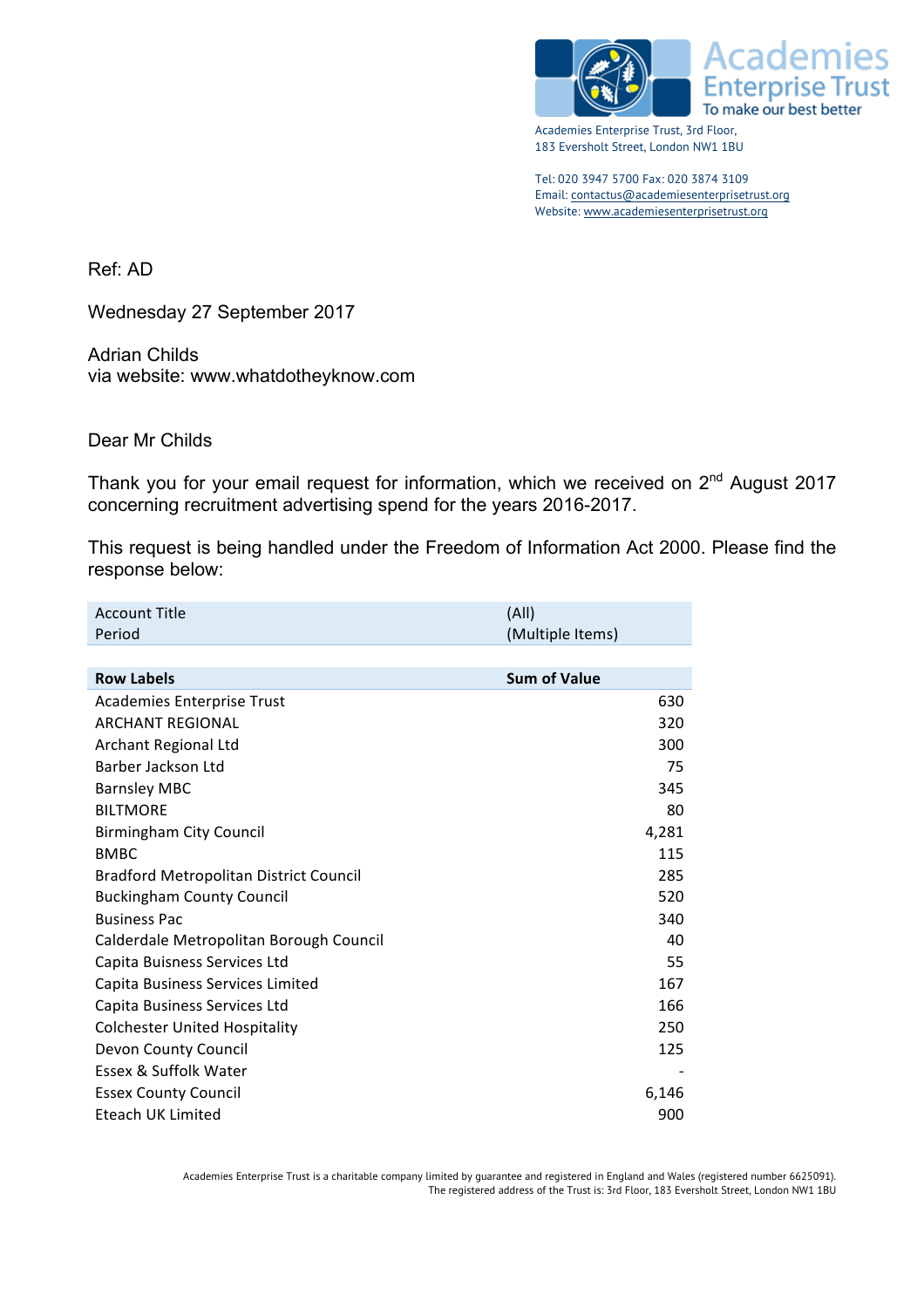| Eteach UK Ltd                         | 1,200<br>149 |
|---------------------------------------|--------------|
| <b>FE Careers</b>                     |              |
| <b>GCC Business Service Centre</b>    | 101          |
| <b>Gloucestershire County Council</b> | 788          |
| <b>Guardian News news and Media</b>   | 1,500        |
| Hampshire County Council              | 5,100        |
| Innovation Publishing Ltd             | 140          |
| Isle of Wight County Press Ltd        | 745          |
| IW County Press Ltd                   | 1,710        |
| JGP Resourcing Limited                | 800          |
| JOHNSTON PUBLISHING LTD               | 199          |
| Kirklees Council                      | 85           |
| Leeds City Council                    | 770          |
| London Borough of Haringey            | 70           |
| <b>LSECT LTD</b>                      | 250          |
| Milton Keynes Council                 | 55           |
| Milton Keynes Council Income Team     | 275          |
| Newsquest                             | 631          |
| NVQ Jobs Ltd                          | 170          |
| Redcar & Cleveland Borough Council    | 100          |
| Redcar and Cleveland BC               | 600          |
| RYAL Media Group Ltd                  | 186          |
| Sandwell Metroploitan Borough Council | 75           |
| Saxton Bampfylde                      | 1,195        |
| <b>Signs Express</b>                  | 198          |
| <b>SUFFOLK COUNTY COUNCIL</b>         | 600          |
| T.E.S.                                | 5,516        |
| TES                                   | 690          |
| <b>TES GLOBAL</b>                     | 4,375        |
| <b>TES Global Limited</b>             | 19,448       |
| <b>TES Global Ltd</b>                 | 15,435       |
| Venture Marketing Group Limited       | 995          |
| <b>Warwickshire County Council</b>    | 75           |
| <b>Wiltshire Council</b>              | 317          |
| (blank)                               | 800          |
| <b>Grand Total</b>                    | 80,482       |

If you are unhappy with the way your request for information has been handled, you can request a review by writing to:

*Academies Enterprise Trust 183 Eversholt Street London NW1 1BU*

If you remain dissatisfied with the handling of your request or complaint, you have a right to appeal to the Information Commissioner at: